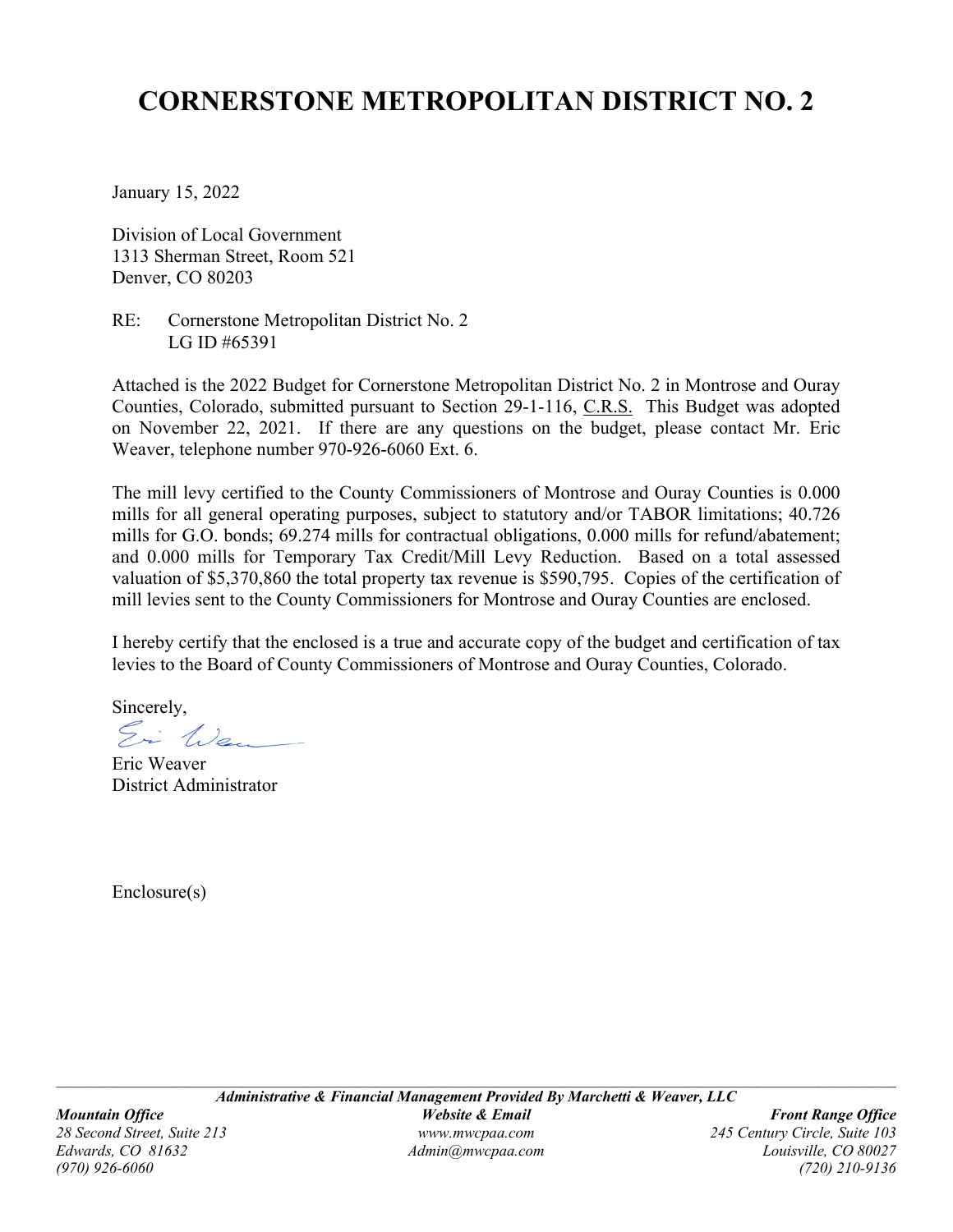### **CORNERSTONE METROPOLITAN DISTRICT NO. 2**

### **2022 BUDGET MESSAGE**

Cornerstone Metropolitan District No. 2 is a quasi-municipal corporation organized and operated pursuant to provisions set forth in the Colorado Special District Act. The District was established to provide funding for the financing and operations of facilities being constructed and operated by Cornerstone Metropolitan District No. 1.

The District has no employees and all operations and administrative functions are contracted.

The following budget is prepared on the modified accrual basis of accounting, which is consistent with the basis of accounting used in presenting the District's financial statements.

### **2022 BUDGET STRATEGY**

The District's strategy in preparing the budget is to strive to provide the type of public-purpose facilities desired by the property owners and residents of the District in the most economic manner possible. Virtually all services needed by the District will be provided by the Cornerstone Metropolitan District No. 1 pursuant to the District Facilities and Construction Service Agreement. The District is levying a contractual obligation mill levy which will be collected and transferred to Cornerstone Metropolitan District No. 1 to be used to fund a portion of the operations associated with the facilities installed and maintained for the benefit of the constituents of the District.

The District also levies a debt service mill levy to pay for the debt service on the District's bonded indebtedness, issued in 2010. The maximum debt service mill levy of 40.000 mills (adjusted for changes in residential assessment rates to 40.726 for the 2022 budget year) is dedicated towards payment of principal and interest on the Series 2010A Bonds. The budget shows a shortfall of funds necessary to pay the full debt service due on the Series 2010A Bonds. Unpaid debt service will be accrued for payment in future years if and when funds become available. The 2010B Developer Bonds remain subordinate to the 2010A Bonds and because there are no funds available to pay current interest on the 2010B Bonds, such unpaid amounts will be accrued for payment in future years if and when funds become available.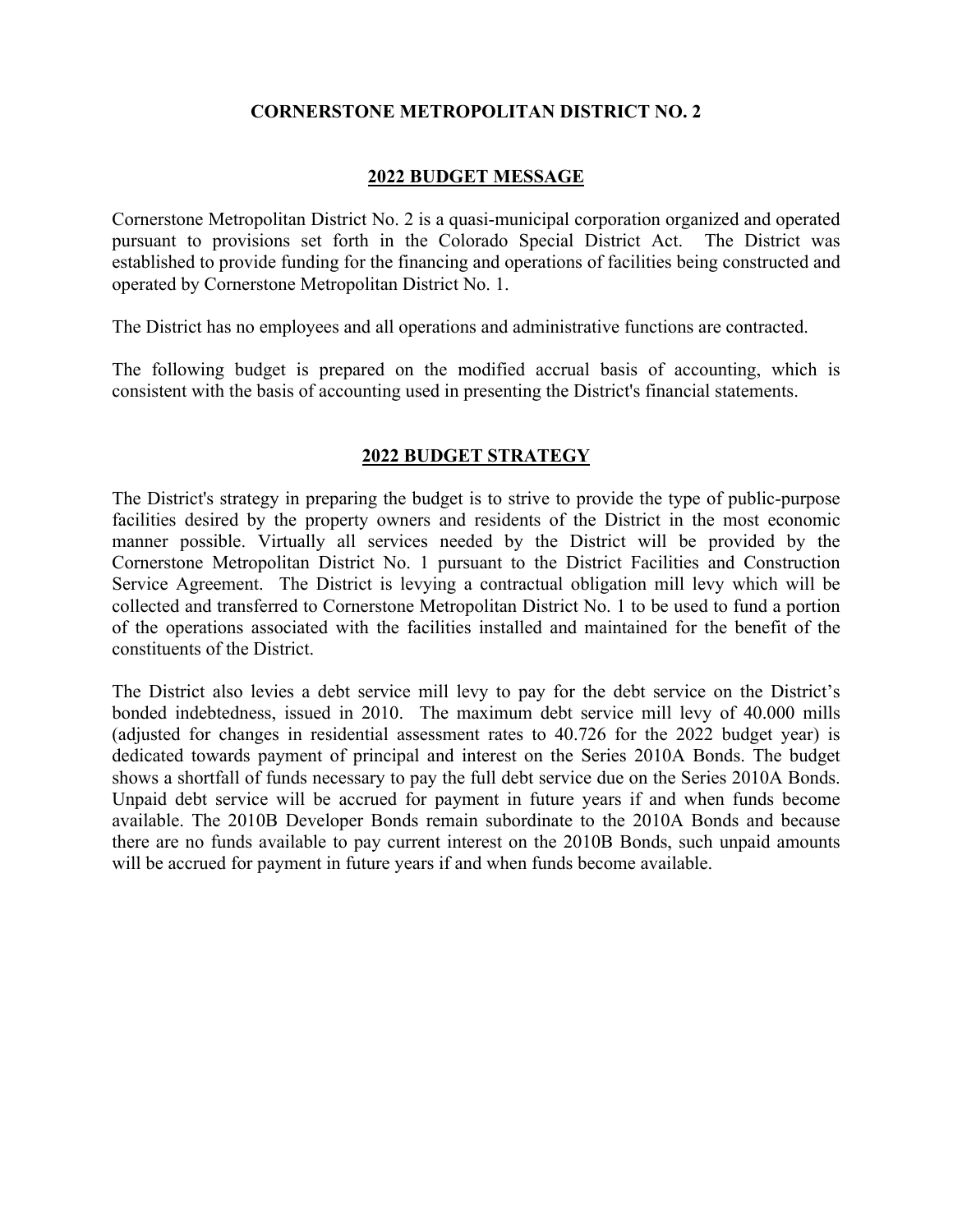# **RESOLUTIONS OF CORNERSTONE METROPOLITAN DISTRICT NO. 2**

### **TO ADOPT 2022 BUDGET**

A RESOLUTION SUMMARIZING EXPENDITURES AND REVENUES FOR EACH FUND AND ADOPTING A BUDGET FOR THE CORNERSTONE METROPOLITAN DISTRICT NO. 2, COLORADO, FOR THE CALENDAR YEAR BEGINNING ON THE FIRST DAY OF JANUARY 2022 AND ENDING ON THE LAST DAY OF DECEMBER 2022.

WHEREAS, the Board of Directors of the Cornerstone Metropolitan District No. 2 has appointed a budget committee to prepare and submit a proposed 2022 budget at the proper time; and

WHEAREAS, such committee has submitted a proposed budget to this governing body at the proper time, for its consideration, and;

WHEREAS, upon due and proper notice, published or posted in accordance with the law, said proposed budget was open for inspection by the public at a designated place, and a public hearing was held on October 25, 2021 and continued to November 22, 2021, interested taxpayers were given the opportunity to file or register any objections to said proposed budget; and;

WHEREAS, whatever increases may have been made in the expenditures, like increases were added to the revenues or planned to be expended from reserves/fund balances so that the budget remains in balance, as required by law.

NOW, THEREFORE, BE IT RESOLVED by the Board of directors of the Cornerstone Metropolitan District No.2, Montrose and Ouray Counties, Colorado:

- Section 1. That the budget as submitted, amended, and summarized by fund, hereby is approved and adopted as the budget of the Cornerstone Metropolitan District No. 2 for the year stated above, as adjusted for immaterial changes in the final certified assessed value of the District as certified by the county assessor and corresponding adjustments resulting from such changes to the assessed value. In the event there are material changes to the assessed value then a subsequent meeting of the Board shall be called to consider such changes. Furthermore, to the extent capital or significant operating expenditures forecasted for the current year are anticipated to be extended into the following year, the expenditures and offsetting change in the budgeted beginning fund balance shall be updated to reflect management's best estimate at the time the budget is to be filed with the Colorado Division of Local Affairs.
- Section 2. That the budget hereby approved and adopted shall be certified by any officer or the District Administrator of the District and made a part of the public records of the District.

.

(THE REMAINDER OF THIS PAGE INTENTIONALLY LEFT BLANK)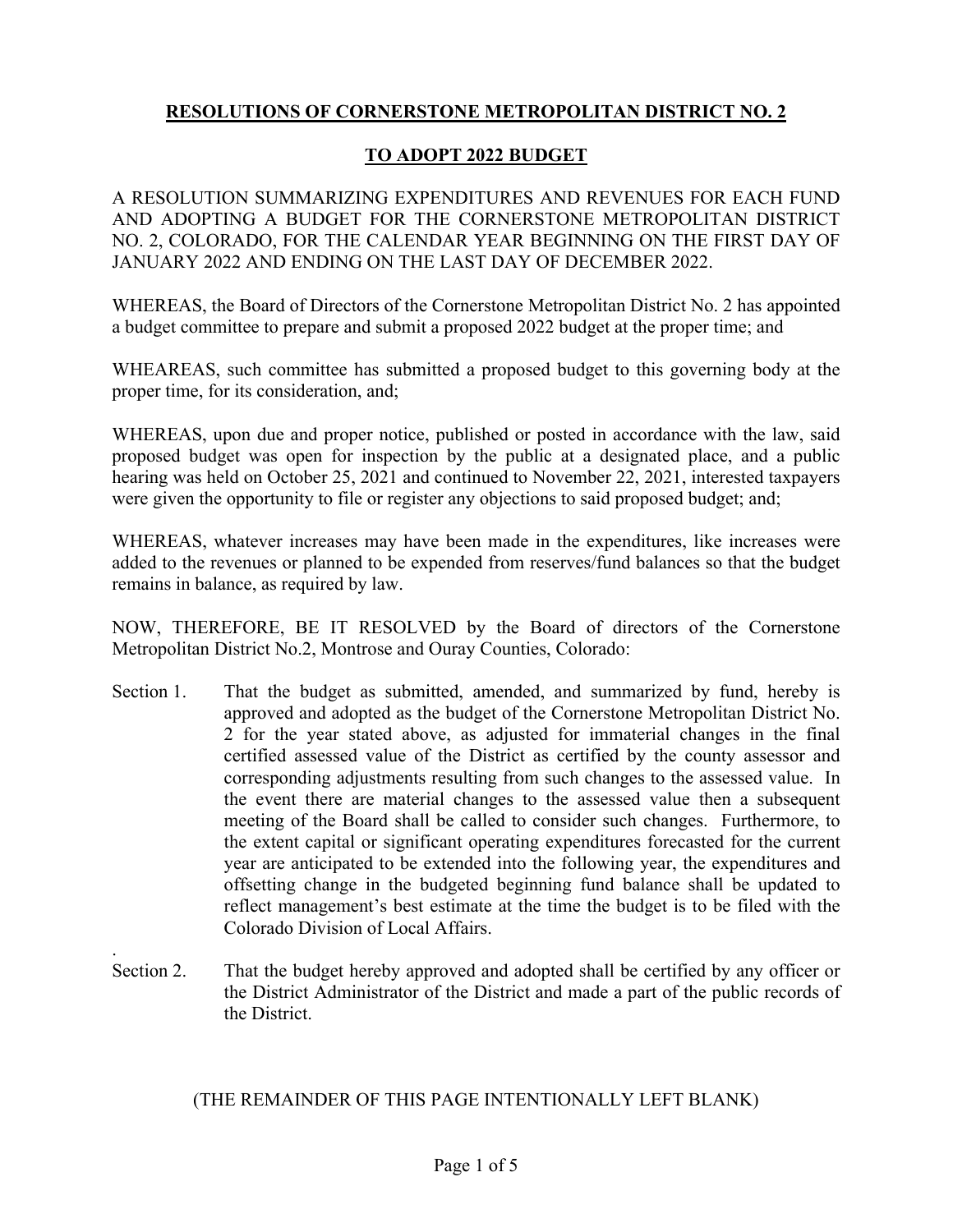### **TO SET MILL LEVIES**

A RESOLUTION LEVYING PROPERTY TAXES FOR THE YEAR 2021, TO HELP DEFRAY THE COSTS OF GOVERNMENT FOR THE CORNERSTONE METROPOLITAN DISTRICT NO.2, MONTROSE AND OURAY COUNTIES, COLORADO, FOR THE 2022 BUDGET YEAR.

WHEREAS, the Board of Directors of the Cornerstone Metropolitan District No. 2, has adopted the annual budget in accordance with the Local Government Budget Law, on November 22, 2021 and;

WHEREAS, the amount of money necessary to balance the budget for general operating expenses purposes from property tax revenue is \$0.00 and;

WHEREAS, the Cornerstone Metropolitan District No. 2 finds that it is required to temporarily lower the general operating mill levy to render a refund for \$0.00, and;

WHEREAS, the amount of money necessary to balance the budget for contractual obligations approved at election is \$372,061 and;

WHEREAS, the amount of money necessary to balance the budget for capital expenditure purposes from property tax revenue approved by voters or at public hearing is \$0.00, and;

WHEREAS, the amount of money necessary to balance the budget for voter approved bonds and interest is \$218,734 and;

WHEREAS, the 2021 valuation for assessment for the Cornerstone Metropolitan District No. 2, as certified by the Montrose County Assessor is \$1,156,040 and;

WHEREAS, the 2021 valuation for assessment for the Cornerstone Metropolitan District No. 2, as certified by the Ouray County Assessor is \$4,214,820

NOW, THEREFORE, BE IT RESOLVED by the Board of Directors of the CORNERSTONE METROPOLITAN DISTRICT, MONTROSE AND OURAY COUNTIES, COLORADO:

- Section 1. That for the purposes of meeting all general operating expenses of the Cornerstone Metropolitan District No. 2 during the 2022 budget year, there is hereby levied a tax of 0.000 mills upon each dollar of the total valuation for assessment of all taxable property within the District for the year 2021.
- Section 2. That for the purposes of rendering a refund to its constituents during budget year 2022 there is hereby levied a temporary tax credit/mill levy reduction of 0.000 mills.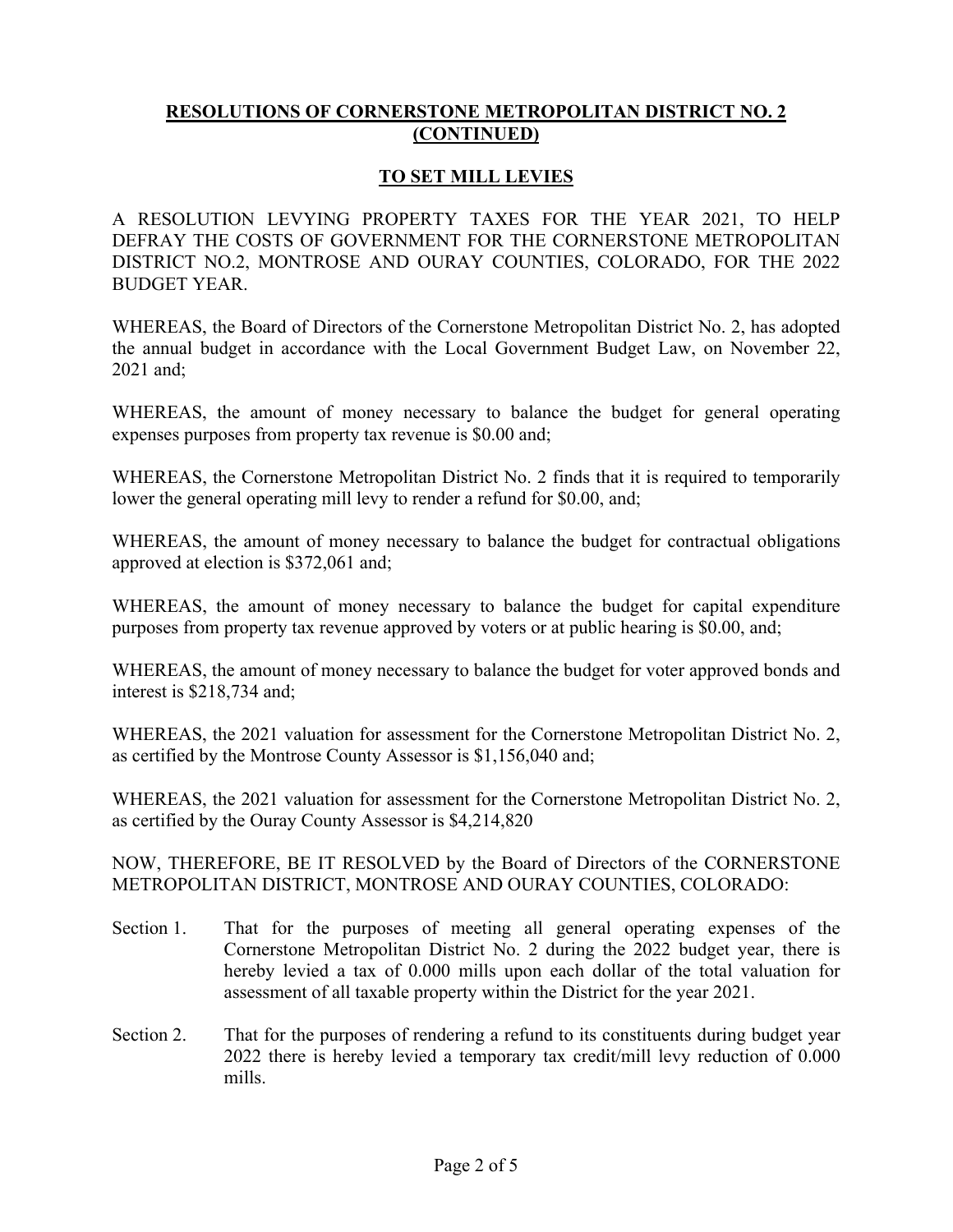### **TO SET MILL LEVIES (CONTINUED)**

- Section 3. That for the purpose of meeting all capital expenditures of the Cornerstone Metropolitan District No. 2 during the 2022 budget year, there is hereby levied a tax of 0.000 mills upon each dollar of the total valuation for assessment of all taxable property within the District for the year 2021.
- Section 4. That for the purpose of meeting all payments for bonds and interest of the Cornerstone Metropolitan District No. 2 during the 2022 budget year, there is hereby levied a tax of 40.726 mills upon each dollar of the total valuation for assessment of all taxable property within the District for the year 2021.
- Section 5. That for the purpose of meeting the contractual obligations of the Cornerstone Metropolitan District No. 2 during the 2022 budget year, there is hereby levied a tax of 69.274 mills upon each dollar of the total valuation of assessment of all taxable property within the District for the year 2021.
- Section 6. That any officer or the District Administrator is hereby authorized and directed to either immediately certify to the County Commissioners of Montrose County and Ouray County, Colorado, the mill levies for the Cornerstone Metropolitan District No.2 as hereinabove determined and set, or be authorized and directed to certify to the County Commissioners of Montrose County and Ouray County, Colorado, the mill levies for the Cornerstone Metropolitan District No. 2 as hereinabove determined and set based upon the final (December) certification of valuation from the county assessor.

### (THE REMAINDER OF THIS PAGE INTENTIONALLY LEFT BLANK)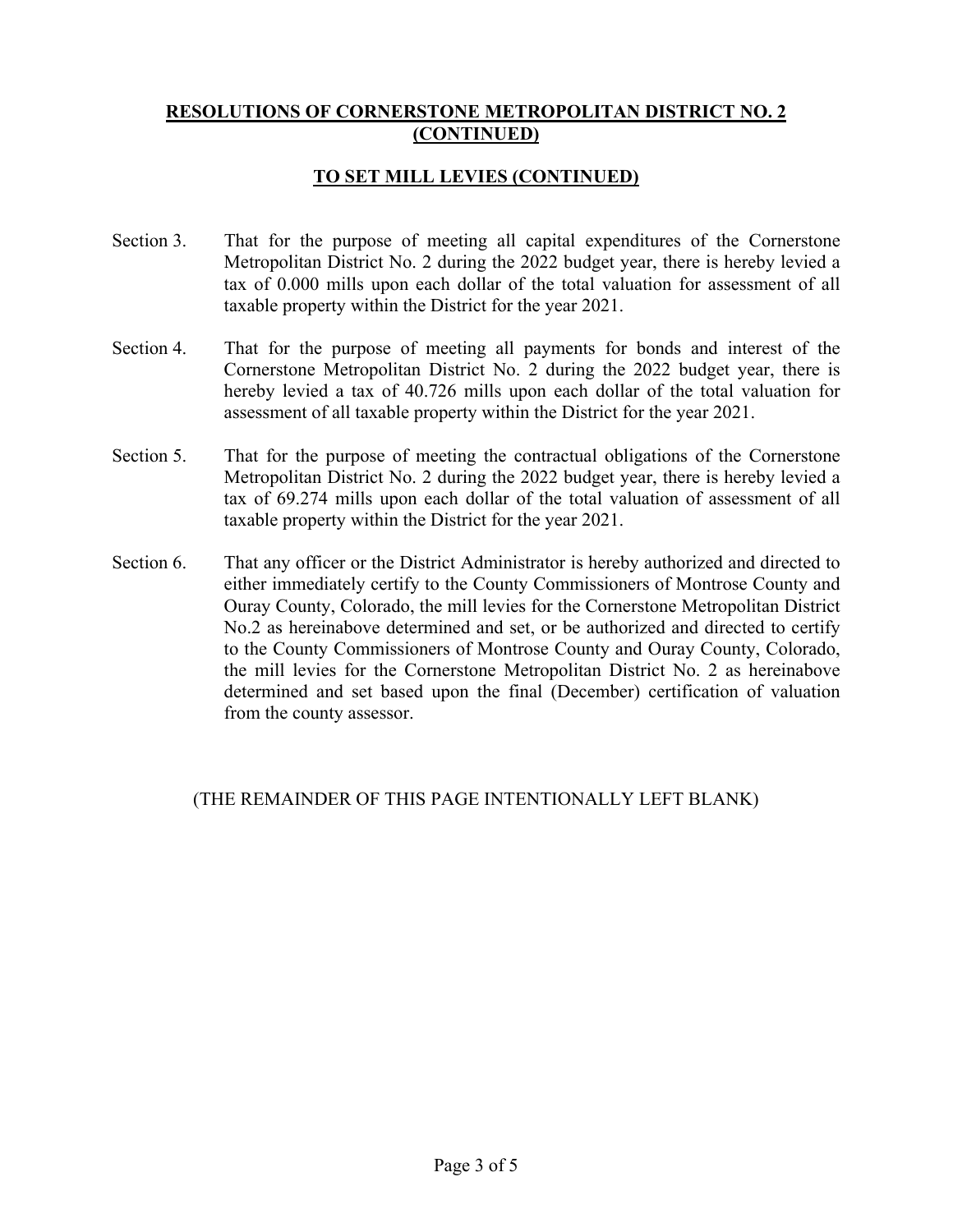# **TO APPROPRIATE SUMS OF MONEY**

(PURSUANT TO SECTION 29-1-108, C.R.S.)

A RESOLUTION APPROPRIATING SUMS OF MONEY TO THE VARIOUS FUNDS AND SPENDING AGENCIES, IN THE AMOUNT AND FOR THE PURPOSE AS SET FORTH BELOW, FOR THE CORNERSTONE METROPOLITAN DISTRICT NO. 2, MONTROSE COUNTY AND OURAY COUNTY, COLORADO, FOR THE 2022 BUDGET YEAR.

WHEREAS, the Board of Directors has adopted the annual budget in accordance with the Local Government Budget Law, on November 22, 2021 and;

WHEREAS, the Board of Directors has made provision therein for revenues in an amount equal or greater to the total proposed expenditures as set forth in said budget, and;

WHEREAS, it is not only required by law, but also necessary to appropriate the revenues and reserves or fund balances provided in the budget to and for the purposes described below, thereby establishing a limitation on expenditures for the operations of the District.

NOW, THEREFORE, BE IT RESOLVED BY THE BOARD OF DIRECTORS OF THE CORNERSTONE METROPOLITAN DISTRICT NO. 2, MONTROSE COUNTY AND OURAY COUNTY, COLORADO:

Section 1. That the following sums are hereby appropriated from the revenues of each fund, to each fund, for the purposes stated:

| DEBT SERVICE FUND                        |         |
|------------------------------------------|---------|
| Contractual Obligations                  | 439,111 |
| <b>Current Debt Service Expenditures</b> | 336,785 |
| TOTAL DEBT SERVICE FUND                  | 775,896 |

(THE REMAINDER OF THIS PAGE INTENTIONALLY LEFT BLANK)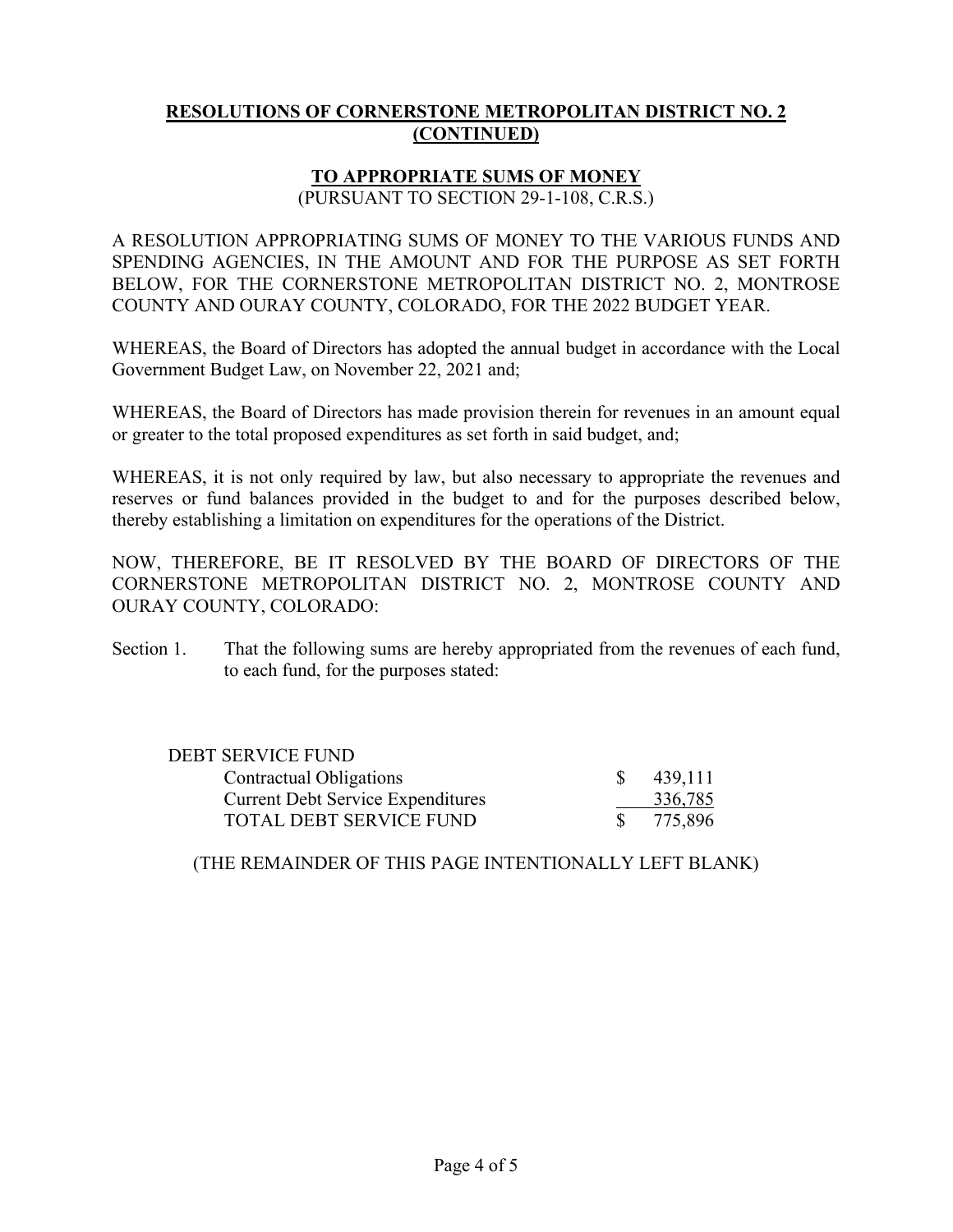### **TO ADOPT 2022 BUDGET, SET MILL LEVIES AND APPROPRIATE SUMS OF MONEY (CONTINUED)**

The above resolutions to adopt the 2022 budget, set the mill levies and to appropriate sums of money were adopted this 22<sup>nd</sup> day of November, 2021.

-DocuSigned by:

Attest: Brian Wallin

Title: President<br>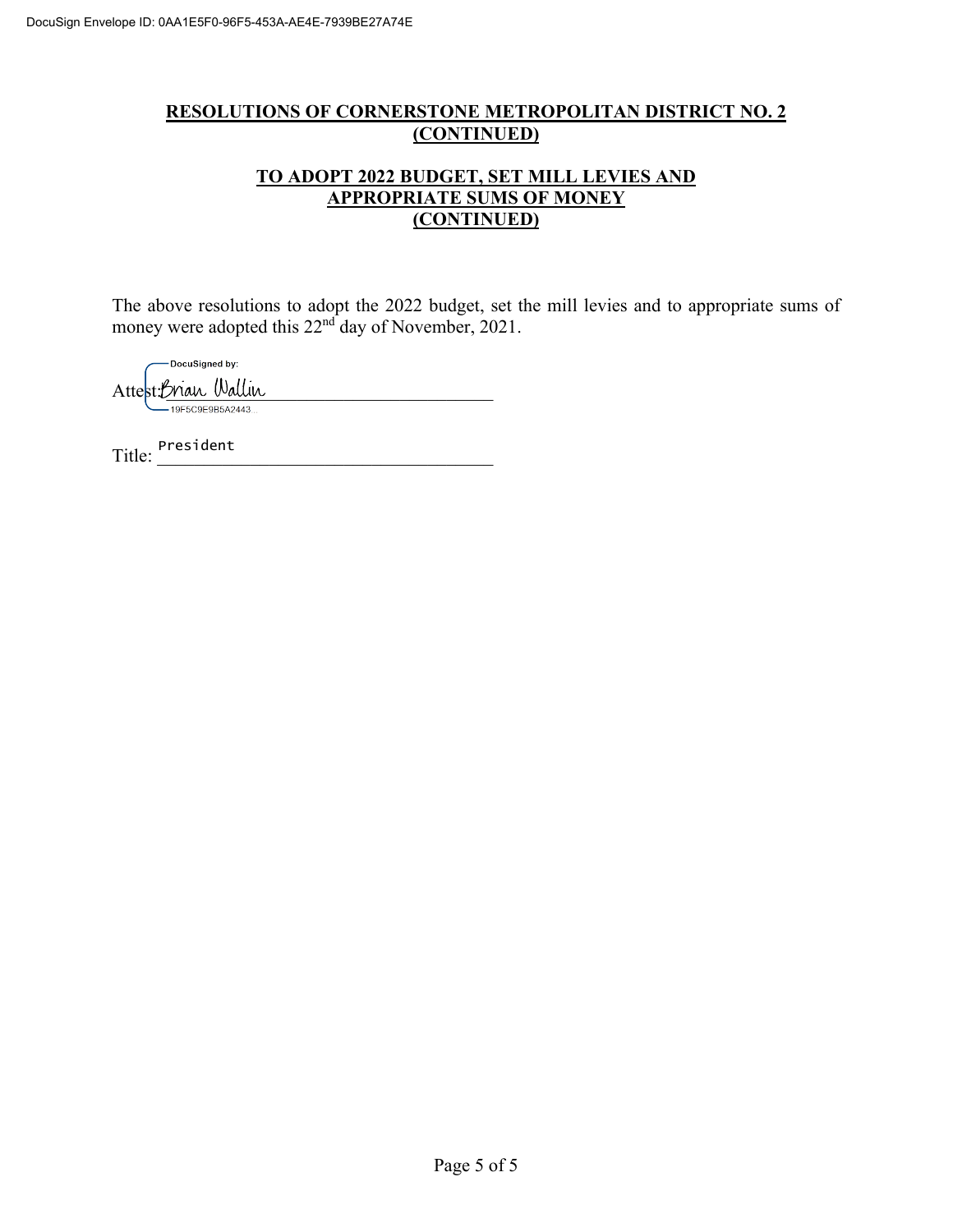#### **CORNERSTONE METROPOLITAN DISTRICT NO. 2 STATEMENT OF NET POSITION Print Date: 12/07/21**

| <b>Print Date:</b> | 12/07/2 |
|--------------------|---------|
|--------------------|---------|

| September 30, 2021                                                                                                               |                                              |                                               |                                 |                   |  |
|----------------------------------------------------------------------------------------------------------------------------------|----------------------------------------------|-----------------------------------------------|---------------------------------|-------------------|--|
|                                                                                                                                  | <b>IGA</b><br><b>DEBT SVC</b><br><b>FUND</b> | <b>BOND</b><br><b>DEBT SVC</b><br><b>FUND</b> | <b>LONG-TERM</b><br><b>DEBT</b> | <b>TOTAL</b>      |  |
| <b>ASSETS</b>                                                                                                                    |                                              |                                               |                                 |                   |  |
| Csafe<br>Colotrust<br>Reserve Fund-2010A                                                                                         | 618                                          | 58,444                                        |                                 | 59,062            |  |
| Interest Account-2010A<br>Revenue Fund- 2010B<br>Fee Account - 2010B                                                             |                                              |                                               |                                 | 1                 |  |
| Interest Account-2010B<br>Surplus Fund-2010B<br>Due from Montrose Co. Treasurer                                                  |                                              | 0                                             |                                 | 0                 |  |
| Due from Ouray County Treasurer<br>Property Taxes Receivable Montrose                                                            | 18,942                                       | 11,138                                        |                                 | 30,080            |  |
| Property Taxes Receivable Montrose - Prior Yi<br>Property Taxes Receivable Ouray<br>Property Taxes Receivable Ouray - Prior Year | 205.867<br>38,961                            | 120.950<br>22,868                             |                                 | 326.817<br>61,829 |  |
| <b>TOTAL ASSETS</b>                                                                                                              | 264,388                                      | 213,401                                       |                                 | 477,789           |  |
| <b>LIABILITIES AND DEFERRED INFLOWS</b><br><b>Accounts Payable</b>                                                               |                                              |                                               |                                 |                   |  |
| Due to District No. 1- Ops                                                                                                       | 0                                            |                                               | 38,961                          | 38,961            |  |
| Due to Montrose County Treasurer<br>Deferred Property Tax Revenue Montrose<br>Deferred Property Tax Revenue Montrose - PY        | 18,942                                       | 11,138                                        |                                 | 30,080            |  |

| Deferred Property Tax Revenue Montrose - PY                                                                                                                                                                 |         |         |                                            |                                                           |
|-------------------------------------------------------------------------------------------------------------------------------------------------------------------------------------------------------------|---------|---------|--------------------------------------------|-----------------------------------------------------------|
| Deferred Property Tax Revenue Ouray                                                                                                                                                                         | 205,867 | 120,950 |                                            | 326,817                                                   |
| Deferred Property Tax Revenue Ouray - PY                                                                                                                                                                    | 38,961  | 22,868  | (61, 829)                                  |                                                           |
| Bonds Payable-2010A                                                                                                                                                                                         |         |         | 5,185,000                                  | 5,185,000                                                 |
| Bonds Payable 2010B Developer Bonds                                                                                                                                                                         |         |         | 16,298,001                                 | 16,298,001                                                |
| <b>Accrued Interest</b>                                                                                                                                                                                     |         |         | 8,230,370                                  | 8,230,370                                                 |
| Captial & Service Obligation Owed to Dist No. 1                                                                                                                                                             |         |         | 13,186,518                                 | 13,186,518                                                |
| <b>TOTAL LIAB &amp; DEF INFLOWS</b>                                                                                                                                                                         | 263.770 | 154.956 | 42,877,021                                 | 43,295,747                                                |
| <b>NET POSITION</b><br>Investment In Bonds Payable<br>Investment In Delinguent Taxes<br>Investment In Captial & Service Obligation<br>Fund Balance- Restricted For Debt Service<br>Fund Balance- UnAssigned | 618     | 58,445  | (29, 713, 371)<br>22.868<br>(13, 186, 518) | (29,713,371)<br>22,868<br>(13, 186, 518)<br>58,445<br>618 |
| <b>TOTAL NET POSITION</b>                                                                                                                                                                                   | 618     | 58,445  | (42, 877, 021)                             | (42, 817, 958)                                            |
| TOTAL LIABILITIES, DEFERRED                                                                                                                                                                                 |         |         |                                            |                                                           |
| <b>INFLOWS, AND NET POSITION</b>                                                                                                                                                                            | 264,388 | 213,401 |                                            | 477,789                                                   |
|                                                                                                                                                                                                             | =       | =       | =                                          | =                                                         |
|                                                                                                                                                                                                             | 0       | 0       | 0                                          | $\Omega$                                                  |

**PAGE 1**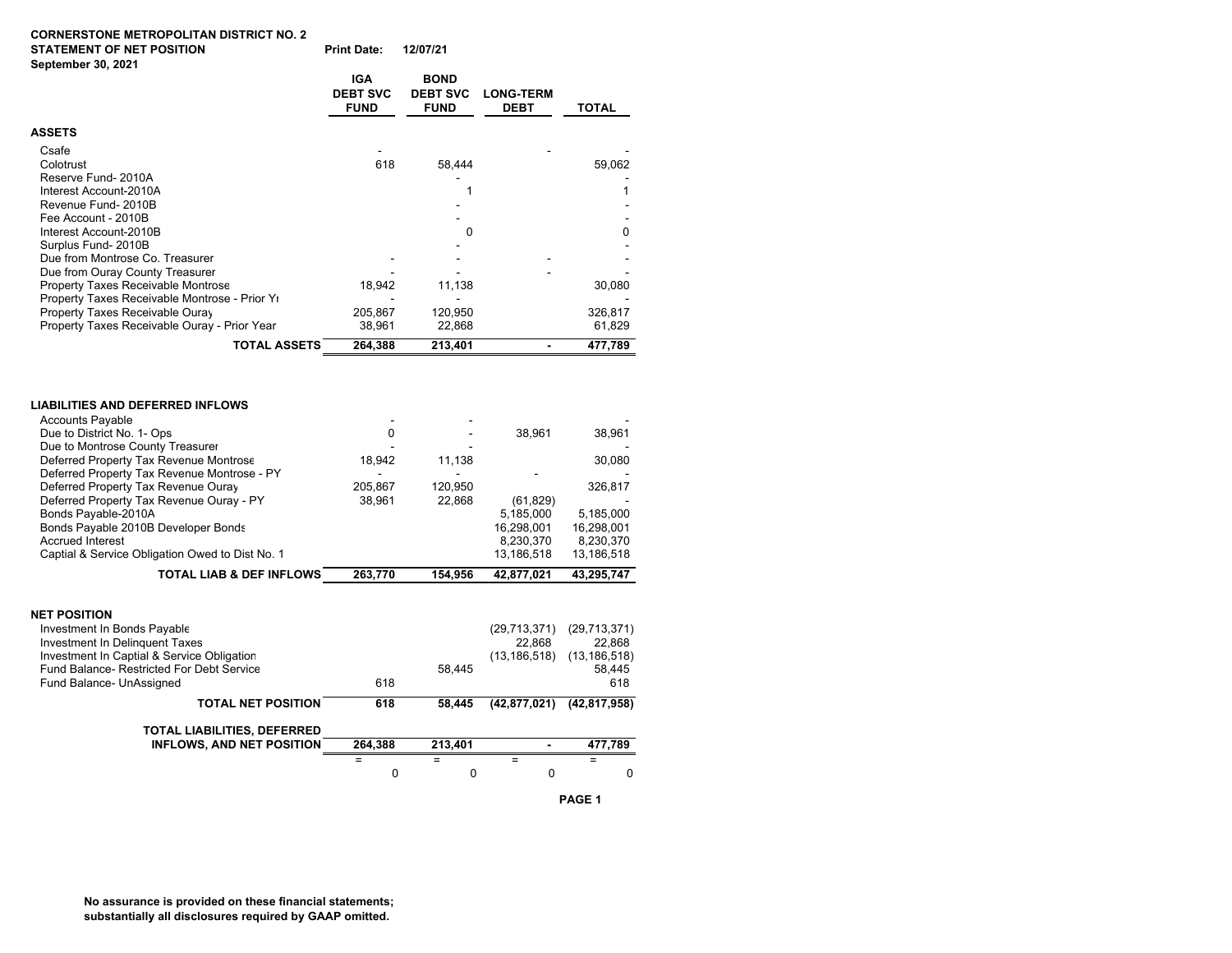#### **CORNERSTONE METROPOLITAN DISTRICT NO. 2 STATEMENT OF REVENUES, EXPENDITURES AND CHANGES IN FUND BALANCE**  $\qquad$  **Accrual BUDGET, ACTUAL AND FORECAST FOR THE PERIODS INDICATED FOR ASSIS BASIS**

**Modified** 

| <b>CONTRACTUAL OBLIGATIONS</b>                   | 2020                            | 2021                     | Variance             |                          | 9 Months<br>Ended    | 9 Months<br>Ended         | Variance             | 2022                     |                                            |  |
|--------------------------------------------------|---------------------------------|--------------------------|----------------------|--------------------------|----------------------|---------------------------|----------------------|--------------------------|--------------------------------------------|--|
| <b>DEBT SERVICE FUND</b>                         | <b>Audited</b><br><b>Actual</b> | Adopted<br><b>Budget</b> | Favorable<br>(Unfav) | 2021<br>Forecast         | 09/30/21<br>Actual   | 09/30/21<br><b>Budget</b> | Favorable<br>(Unfav) | Adopted<br><b>Budget</b> | <b>Budget Comments</b>                     |  |
| Assessed Valuation Montrose                      | 988.080                         | 987.890                  |                      | 987.890                  |                      |                           |                      |                          | 1.156.040 Final November AV                |  |
| Assessed Valuation Ouray                         | 3,685,940                       | 3,568,540                |                      | 3,568,540                |                      |                           |                      |                          | 4,214,820 Final November AV                |  |
| <b>Total AV For Certification</b>                | 4,674,020                       | 4,556,430                |                      | 4,556,430                |                      |                           |                      | 5,370,860                |                                            |  |
| Less AV Not Expected to Be Collected In CY       | (750.000)                       |                          |                      |                          |                      |                           |                      |                          | Assume all sold at tax lien sale           |  |
| <b>Net AV For Expected Current Yr Collection</b> | 3,924,020                       | 4,556,430                |                      | 4,556,430                |                      |                           |                      | 5.370.860                |                                            |  |
|                                                  |                                 |                          |                      |                          |                      |                           |                      |                          |                                            |  |
| Mill Levy- Contractual- Operations               | 69.270                          | 69.270                   |                      | 69.270                   |                      |                           |                      |                          | 69.274 Keep total at 110                   |  |
| Mill Levy- Contractual - Debt Service            | 0.000                           | 0.000                    |                      | 0.000                    |                      |                           |                      |                          | 0.000 None available                       |  |
| <b>REVENUES</b>                                  |                                 |                          |                      |                          |                      |                           |                      |                          |                                            |  |
| Prop Taxes- Montrose Ops                         | 68,438                          | 68,431                   | (52)                 | 68,379                   | 49,539               | 68,431                    | (18, 892)            |                          | 80,084 Amounts Levied                      |  |
| Prop Taxes- Montrose Ops- Prior Year             |                                 | $\sim$                   |                      |                          |                      |                           |                      |                          |                                            |  |
| Prop Taxes- Ouray Ops                            | 160,751                         | 247,193                  | 27,874               | 275,067                  | 136,066              | 247,193                   | (111, 127)           |                          | 291,977 Amounts Levied                     |  |
| Prop Taxes- Ouray Ops- Prior Year                |                                 |                          |                      |                          |                      |                           |                      |                          |                                            |  |
| Delayed Receipts- Montrose DS                    |                                 | ÷                        |                      |                          |                      |                           |                      |                          |                                            |  |
| Delayed Receipts- Ouray DS                       |                                 | (39,052)                 | 39,052               |                          |                      | (39,052)                  | 39,052               |                          | Assume All Paid or Sold at Tax Lien Sale   |  |
| Specific Ownership- Montrose                     | 10.455                          | 9,580                    | 2,044                | 11,624                   | 7,645                | 6,387                     | 1,258                |                          | 12,013 15% of Ppty Taxes                   |  |
| Specific Ownership- Ouray                        | 30,169                          | 22,896                   | 8,621                | 31,517                   | 20,713               | 15,264                    | 5,449                |                          | 35,037 12% of Ppty Taxes                   |  |
| <b>Development Fees</b>                          |                                 | $\blacksquare$           |                      |                          |                      |                           |                      |                          |                                            |  |
| Interest Income/ Contingency                     | 5,532                           | 12,000                   | 2,730                | 14,730                   | 2,847                | 1,000                     | 1,847                |                          | 20,000 Budget high to avoid budget overage |  |
| <b>TOTAL REVENUES</b>                            | 275,346                         | 321.048                  | 80,269               | 401,317                  | 216,810              | 299,223                   | (82, 413)            | 439,111                  |                                            |  |
| <b>EXPENSES</b>                                  |                                 |                          |                      |                          |                      |                           |                      |                          |                                            |  |
| <b>Treasurer's Fees Montrose</b>                 | 1,398                           | 1,369                    | $\overline{1}$       | 1,368                    | 1,007                | 1,369                     | 361                  |                          | 1.602 2% of taxes                          |  |
| Treasurer's Fees Ouray                           | 4,995                           | 7,416                    | (836)                | 8,252                    | 4,142                | 7,416                     | 3,273                |                          | 8.759 3% of taxes                          |  |
| Xfer to No. 1 Operations                         | 268,952                         | 302,264                  | (89, 433)            | 391,697                  | 211,660              | 290,438                   | 78,778               |                          | 413,750 Amt Available                      |  |
| Xfer to No. 1 Capital/Debt Svc                   |                                 | $\overline{\phantom{a}}$ |                      |                          |                      |                           |                      |                          |                                            |  |
| Trfr to No. 1- Development Fees                  |                                 | $\overline{\phantom{a}}$ |                      |                          |                      |                           |                      |                          |                                            |  |
| Contingency                                      |                                 | 10,000                   | 10,000               |                          |                      |                           |                      |                          | 15,000 To avoid budget overage             |  |
| <b>TOTAL EXPENDITURES</b>                        | 275,346                         | 321,048                  | (80, 269)            | 401,317                  | 216,810              | 299,223                   | 82,413               | 439,111                  |                                            |  |
| <b>REVENUE OVER (UNDER) EXPEND.</b>              | 0                               | $\blacksquare$           | $\blacksquare$       | $\blacksquare$           | (0)                  | $\overline{a}$            | (0)                  | $\blacksquare$           |                                            |  |
| <b>OTHER FINANCING SOURCES/(USES)</b>            |                                 |                          |                      |                          |                      |                           |                      |                          |                                            |  |
| Inter-Fund Transfer for Senior Bond Fund         |                                 | $\overline{a}$           |                      | $\overline{\phantom{a}}$ |                      |                           |                      | $\blacksquare$           |                                            |  |
| <b>TOTAL OTHER FINANCING SOURCES</b>             |                                 | $\overline{\phantom{0}}$ | $\blacksquare$       | $\blacksquare$           | $\blacksquare$       | $\overline{\phantom{a}}$  | $\blacksquare$       | $\overline{\phantom{0}}$ |                                            |  |
| FUND BALANCE - BEGINNING                         | 618                             | 618                      | 0                    | 618                      | 618                  | 618                       |                      | 618                      |                                            |  |
| <b>FUND BALANCE - ENDING</b>                     | 618                             | 618                      | 0                    | 618                      | 618                  | 618                       | (0)                  | 618                      |                                            |  |
|                                                  | $=$                             | $=$                      | $=$                  |                          | $=$<br><b>DACE 2</b> | $=$                       | $=$                  | $=$                      |                                            |  |

**PAGE 2**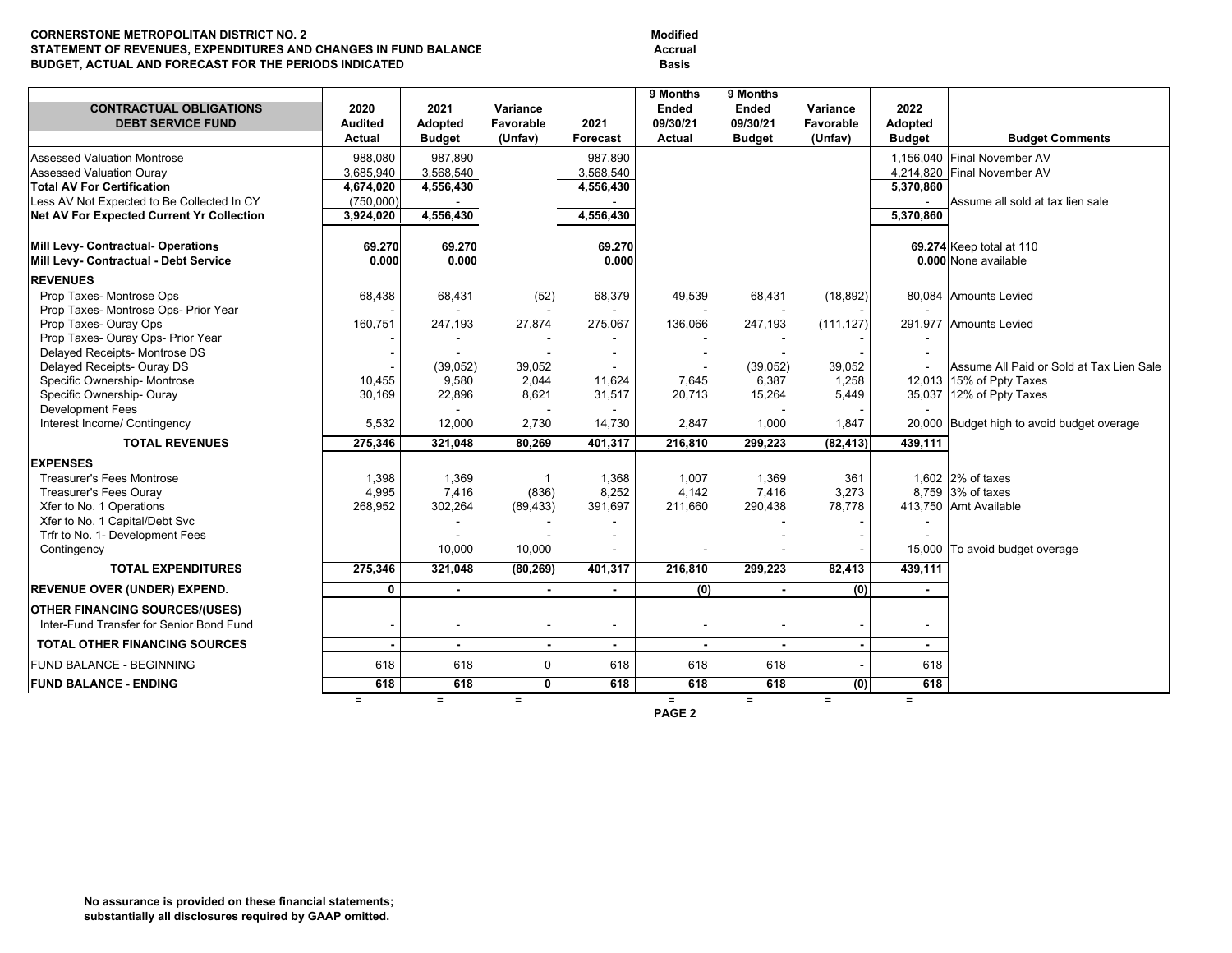#### **CORNERSTONE METROPOLITAN DISTRICT NO. 2 ModifiedSTATEMENT OF REVENUES, EXPENDITURES AND CHANGES IN FUND BALANCE BUDGET, ACTUAL AND FORECAST FOR THE PERIODS INDICATED FOR ASSISTIONS OF A RESISTION CONSUMING A BASIS**

Accrual

| <b>SENIOR &amp; SUBORDINATE BOND</b><br><b>DEBT SERVICE FUND</b>                | 2020<br><b>Audited</b> | 2021<br>Adopted | Variance<br>Favorable    | 2021                     | 9 Months<br><b>Ended</b><br>09/30/21 | 9 Months<br>Ended<br>09/30/21 | Variance<br>Favorable | 2022<br><b>Adopted</b> |                                                        |
|---------------------------------------------------------------------------------|------------------------|-----------------|--------------------------|--------------------------|--------------------------------------|-------------------------------|-----------------------|------------------------|--------------------------------------------------------|
|                                                                                 | Actual                 | <b>Budget</b>   | (Unfav)                  | Forecast                 | Actual                               | <b>Budget</b>                 | (Unfav)               | <b>Budget</b>          | <b>Budget Comments</b>                                 |
| <b>Senior Mill Levy</b><br><b>Subordinate Mill Levy</b>                         | 40.685                 | 40.730          |                          | 40.730                   |                                      |                               |                       | 40.726                 | Maximum of 40, Gallgherized<br>Only if Senior below 30 |
| <b>Total Mill Levy- Bond Debt Service</b>                                       | 40.685                 | 40.730          |                          | 40.730                   |                                      |                               |                       |                        | 40.726 40 Gallagherized Max                            |
| <b>Assessed Valuation- Montrose</b>                                             | 988,080                | 987,890         |                          | 987,890                  |                                      |                               |                       |                        | 1,156,040 Final November AV                            |
| <b>Assessed Valuation- Ouray</b>                                                | 3,685,940              | 3,568,540       |                          | 3,568,540                |                                      |                               |                       |                        | 4,214,820 Final November AV                            |
| # of Lots Sold                                                                  |                        |                 |                          |                          |                                      |                               |                       |                        | All dev fees paid for curr platted lots                |
| <b>Development Fee Per Lot Sale</b>                                             | 26,000                 | 26,000          |                          | 26,000                   |                                      |                               |                       | 26,000                 |                                                        |
| <b>REVENUES</b>                                                                 |                        |                 |                          |                          |                                      |                               |                       |                        |                                                        |
| Prop Taxes- Montrose                                                            | 40,170                 | 40,237          | (30)                     | 40,206                   | 29,129                               | 40,237                        | (11, 108)             |                        | 47,081 Amounts Levied                                  |
| Prop Taxes- Montrose- Prior Year                                                |                        |                 | $\sim$                   |                          |                                      |                               |                       |                        |                                                        |
| Prop Taxes-Ouray                                                                | 94,354                 | 145,347         | 16,364                   | 161,711                  | 80,005                               | 145,347                       | (65, 341)             |                        | 171,653 Amounts Levied                                 |
| Prop Taxes- Ouray- Prior Year                                                   |                        |                 | $\sim$                   |                          |                                      |                               |                       |                        |                                                        |
| Less Taxes Not Sold at Tax Lien Sale                                            |                        | (22,962)        | 22,962                   |                          | $\overline{\phantom{a}}$             | (22,962)                      | 22,962                |                        | Assume All Paid or Sold at Tax Lien Sale               |
| Specific Ownership- Montrose                                                    | 6,137                  | 5,633           | 1,202                    | 6,835                    | 4,495                                | 3,755                         | 740                   | 7,062                  | 15% of Ppty Taxes                                      |
| Specific Ownership- Ouray                                                       | 17,708                 | 15,988          | 2,544                    | 18,532                   | 12,179                               | 10,659                        | 1,520                 |                        | 20,598 12% of Ppty Taxes                               |
| <b>Development Fees</b>                                                         |                        |                 |                          |                          |                                      |                               |                       |                        | Lot Sales X Dev Fee Amt                                |
| Interest Income                                                                 | 3,281                  | 15,000          | (6, 280)                 | 8,720                    | 1,721                                | $\blacksquare$                | 1,721                 |                        | 18,000 Budget high to avoid budget overage             |
| <b>TOTAL REVENUES</b>                                                           | 161,649                | 199.243         | 36,762                   | 236,004                  | 127,528                              | 177,036                       | (49, 507)             | 264,394                |                                                        |
| <b>EXPENSES</b>                                                                 |                        |                 |                          |                          |                                      |                               |                       |                        |                                                        |
| <b>Treasurer's Fees Montrose</b>                                                | 821                    | 805             | $\overline{1}$           | 804                      | 592                                  | 805                           | 212                   |                        | 942 2% of taxes                                        |
| <b>Treasurer's Fees Ouray</b>                                                   | 2,932                  | 4,360           | (491)                    | 4,851                    | 2,436                                | 4,360                         | 1,925                 |                        | 5.150 3% of taxes                                      |
| Series 2010A Sr. Bonds-Principal-Current                                        |                        |                 |                          |                          |                                      |                               | $\sim$                |                        | No Funds Available                                     |
| Series 2010A Sr. Bonds-Interest-Current                                         | 414,800                | 414,800         | $\sim$                   | 414,800                  | 207,400                              | 207,400                       |                       |                        | 414,800 \$5.185M @ 8% Due                              |
| Series 2010A Sr. Bonds-Principal Delinquent                                     |                        |                 |                          |                          |                                      |                               |                       |                        |                                                        |
| Series 2010A Sr. Bonds-Interest-Delinquent<br>Less Shortfall In Funds Available |                        |                 |                          |                          |                                      |                               |                       |                        |                                                        |
| Wire Fees                                                                       | (285, 669)             | (203, 195)      | 19,738<br>$\sim$         | (222, 934)               | (107, 437)                           | (50, 574)                     | 56,863                |                        | (99,106) Funds not available to make pmts              |
| Paying Agent Fees                                                               |                        |                 |                          | $\overline{\phantom{a}}$ |                                      |                               |                       | $\overline{a}$         |                                                        |
| Series 2010B Sub Bonds- Principal                                               |                        |                 | $\sim$                   | $\blacksquare$           |                                      |                               |                       | $\ddot{\phantom{a}}$   |                                                        |
| Series 2010B Sub Bonds- Interest                                                |                        |                 |                          |                          |                                      |                               |                       |                        |                                                        |
| Contingency                                                                     |                        | 14,000          | 14,000                   |                          |                                      |                               |                       | 15,000                 | To avoid budget overage                                |
| <b>TOTAL EXPENDITURES</b>                                                       | 132.883                | 230,770         | 33,248                   | 197,522                  | 102,991                              | 161,991                       | 59,000                | 336,785                |                                                        |
| <b>REVENUE OVER (UNDER) EXPEND.</b>                                             | 28,766                 | (31, 527)       | 70,010                   | 38,483                   | 24,537                               | 15,044                        | 9,493                 | (72, 391)              |                                                        |
| <b>OTHER FINANCING SOURCES/(USES)</b>                                           |                        |                 |                          |                          |                                      |                               |                       |                        |                                                        |
| Bond Proceeds- 2010A                                                            | L.                     |                 |                          | ÷                        |                                      |                               |                       |                        |                                                        |
| Bond Proceeds- 2010B                                                            |                        |                 |                          |                          |                                      |                               |                       |                        |                                                        |
| <b>Bond Cost of Issuance</b>                                                    |                        |                 |                          | $\overline{a}$           |                                      |                               |                       |                        |                                                        |
| <b>Inter-District Contributions</b>                                             |                        |                 |                          | $\blacksquare$           |                                      |                               |                       |                        |                                                        |
| Xfer of Net Bond Proceeds to No. 1                                              | $\blacksquare$         |                 | $\sim$                   | $\blacksquare$           |                                      | L,                            |                       | $\overline{a}$         |                                                        |
| TOTAL OTHER FINANCING SOURCES                                                   | $\blacksquare$         |                 | $\overline{\phantom{a}}$ | $\blacksquare$           | $\blacksquare$                       | $\blacksquare$                |                       | $\blacksquare$         |                                                        |
| <b>FUND BALANCE - BEGINNING</b>                                                 | 5,142                  | 31,527          | 2,381                    | 33,908                   | 33,908                               | 31,527                        | 2,381                 |                        | 72,391 Funds received at tax sale after 12/1 pmt       |
| <b>FUND BALANCE - ENDING</b>                                                    | 33,908                 | $\blacksquare$  | 72,391                   | 72,391                   | 58,445                               | 46,571                        | 11,874                |                        |                                                        |
|                                                                                 | $=$                    | $=$             | $=$                      |                          | $=$                                  | $=$                           | $=$                   | $=$                    |                                                        |
|                                                                                 |                        |                 |                          |                          | PAGE <sub>3</sub>                    |                               |                       |                        |                                                        |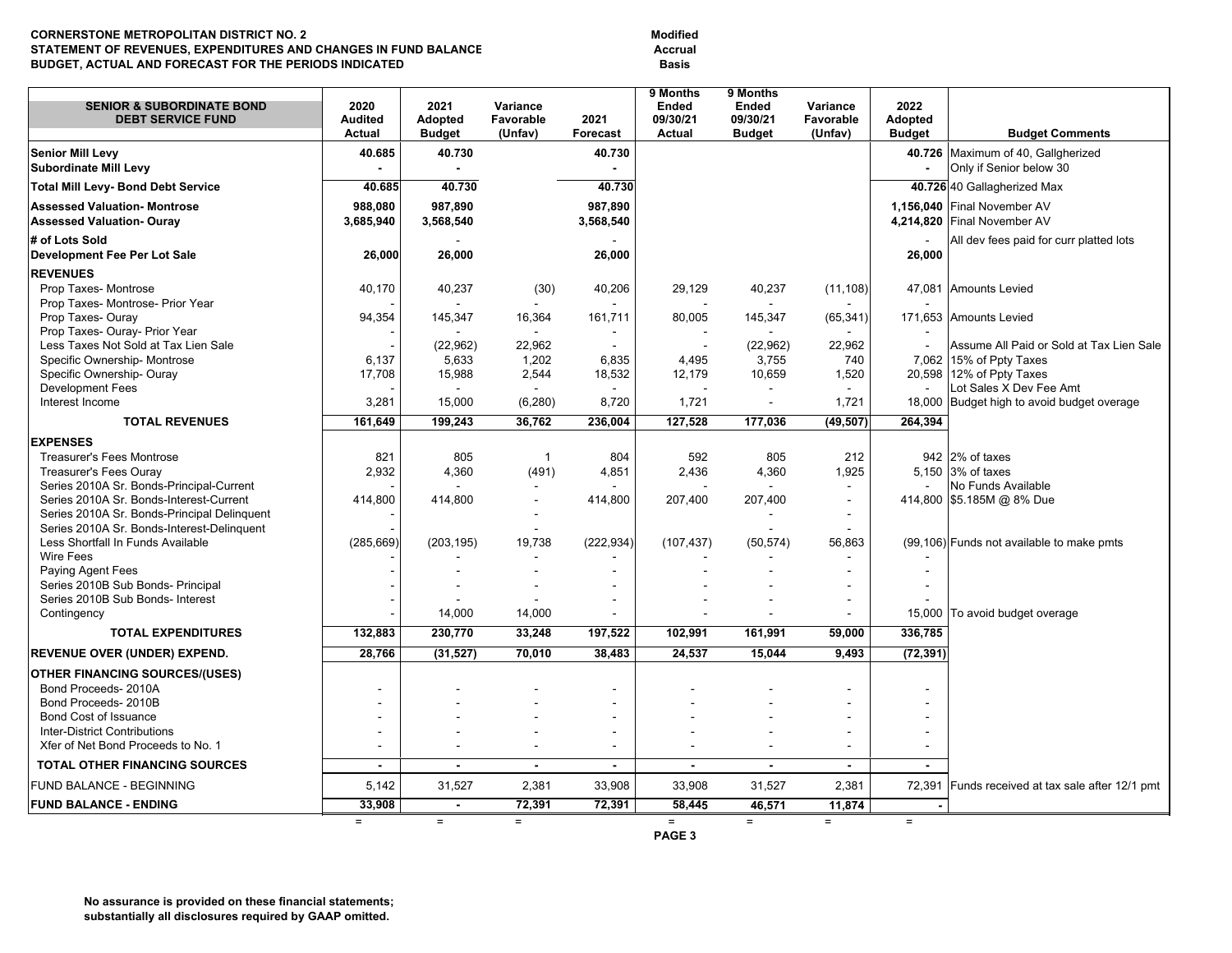### **CERTIFICATION OF TAX LEVIES for NON-SCHOOL Governments**

| <b>TO:</b> County Commissioners <sup>1</sup> of<br>Montrose County                                                                                                                                                                                                                                                                                                                                                    |  | , Colorado.                                                                                                                                                                       |                     |                                                             |  |
|-----------------------------------------------------------------------------------------------------------------------------------------------------------------------------------------------------------------------------------------------------------------------------------------------------------------------------------------------------------------------------------------------------------------------|--|-----------------------------------------------------------------------------------------------------------------------------------------------------------------------------------|---------------------|-------------------------------------------------------------|--|
| On behalf of the Cornerstone Metropolitan District No. 2                                                                                                                                                                                                                                                                                                                                                              |  |                                                                                                                                                                                   |                     |                                                             |  |
|                                                                                                                                                                                                                                                                                                                                                                                                                       |  | $\overline{\text{(taving entity)}}^A$                                                                                                                                             |                     |                                                             |  |
| the Board of Directors                                                                                                                                                                                                                                                                                                                                                                                                |  |                                                                                                                                                                                   |                     |                                                             |  |
|                                                                                                                                                                                                                                                                                                                                                                                                                       |  | $(governing body)^B$                                                                                                                                                              |                     |                                                             |  |
| of the Cornerstone Metropolitan District No. 2                                                                                                                                                                                                                                                                                                                                                                        |  | $\left($ local government $\right)^{C}$                                                                                                                                           |                     |                                                             |  |
| Hereby officially certifies the following mills to<br>be levied against the taxing entity's GROSS<br>assessed valuation of:                                                                                                                                                                                                                                                                                           |  | \$1,156,040                                                                                                                                                                       |                     |                                                             |  |
| Note: If the assessor certified a NET assessed valuation<br>(AV) different than the GROSS AV due to a Tax Increment<br>Financing (TIF) $AreaF$ the tax levies must be calculated using<br>the NET AV. The taxing entity's total property tax revenue<br>will be derived from the mill levy multiplied against the NET<br>assessed valuation of:<br>12/8/2021<br>Submitted:<br>(not later than Dec 15)<br>(mm/dd/yyyy) |  | \$1,156,040<br>(NET <sup>G</sup> assessed valuation, Line 4 of the Certification of Valuation Form DLG 57)<br><b>ASSESSOR NO LATER THAN DECEMBER 10</b><br>for budget/fiscal year | 2022<br>(yyyy)      | USE VALUE FROM FINAL CERTIFICATION OF VALUATION PROVIDED BY |  |
| PURPOSE (see end notes for definitions and examples)                                                                                                                                                                                                                                                                                                                                                                  |  | $LEVY^2$                                                                                                                                                                          |                     | <b>REVENUE</b> <sup>2</sup>                                 |  |
| General Operating Expenses <sup>H</sup>                                                                                                                                                                                                                                                                                                                                                                               |  | 0.000                                                                                                                                                                             | mills               | \$                                                          |  |
| <minus> Temporary General Property Tax Credit/<br/><math>\overline{2}</math>.<br/>Temporary Mill Levy Rate Reduction</minus>                                                                                                                                                                                                                                                                                          |  | (0.000)                                                                                                                                                                           | mills               | S                                                           |  |
| <b>SUBTOTAL FOR GENERAL OPERATING:</b>                                                                                                                                                                                                                                                                                                                                                                                |  | (0.000)                                                                                                                                                                           | mills               | $\boldsymbol{\mathsf{S}}$                                   |  |
| General Obligation Bonds and Interest <sup>J</sup>                                                                                                                                                                                                                                                                                                                                                                    |  | 40.726                                                                                                                                                                            | mills               | \$<br>47,080.89                                             |  |
| Contractual Obligations <sup>K</sup>                                                                                                                                                                                                                                                                                                                                                                                  |  | 69.274                                                                                                                                                                            | mills               | \$<br>80,083.51                                             |  |
| 5. Capital ExpendituresL                                                                                                                                                                                                                                                                                                                                                                                              |  | 0.000                                                                                                                                                                             | mills               | \$                                                          |  |
| 6. Refunds/Abatements <sup>M</sup>                                                                                                                                                                                                                                                                                                                                                                                    |  | 0.000                                                                                                                                                                             | mills               | \$                                                          |  |
| 7. Other <sup>N</sup> (specify):                                                                                                                                                                                                                                                                                                                                                                                      |  | 0.000                                                                                                                                                                             | mills               | \$                                                          |  |
|                                                                                                                                                                                                                                                                                                                                                                                                                       |  | 0.000                                                                                                                                                                             | mills               | \$                                                          |  |
| Sum of General Operating<br><b>TOTAL:</b><br>Subtotal and Lines 3 to 7                                                                                                                                                                                                                                                                                                                                                |  | 110.000                                                                                                                                                                           | mills               | 127,164.40<br>$\$$                                          |  |
| Contact person:                                                                                                                                                                                                                                                                                                                                                                                                       |  | Daytime                                                                                                                                                                           |                     |                                                             |  |
| (print)<br>Eric Weaver                                                                                                                                                                                                                                                                                                                                                                                                |  | phone:                                                                                                                                                                            | $(970)$ 926-6060 x6 |                                                             |  |
| Ei Wen<br>Signed:                                                                                                                                                                                                                                                                                                                                                                                                     |  | Title:                                                                                                                                                                            | District Accountant |                                                             |  |

*Include one copy of this tax entity's completed form when filing the local government's budget by January 31st, per 29-1-113 C.R.S. with the Division of Local Government (DLG), Room 521, 1313 Sherman Street, Denver, Colorado 80203. Questions? Call DLG (303) 864-7720.*

<sup>1</sup> If the *taxing entity's* boundaries include more than one county, you must certify the levies to each county. Use a separate form for each county and certify the same levies uniformly to each county per Article X, Section 3 of the Colorado Constitution.

<sup>2</sup> Levies must be rounded to three decimal places and revenue must be calculated from the total *NET assessed valuation* (Line 4 of Form DLG57 on the County Assessor's **FINAL** certification of valuation).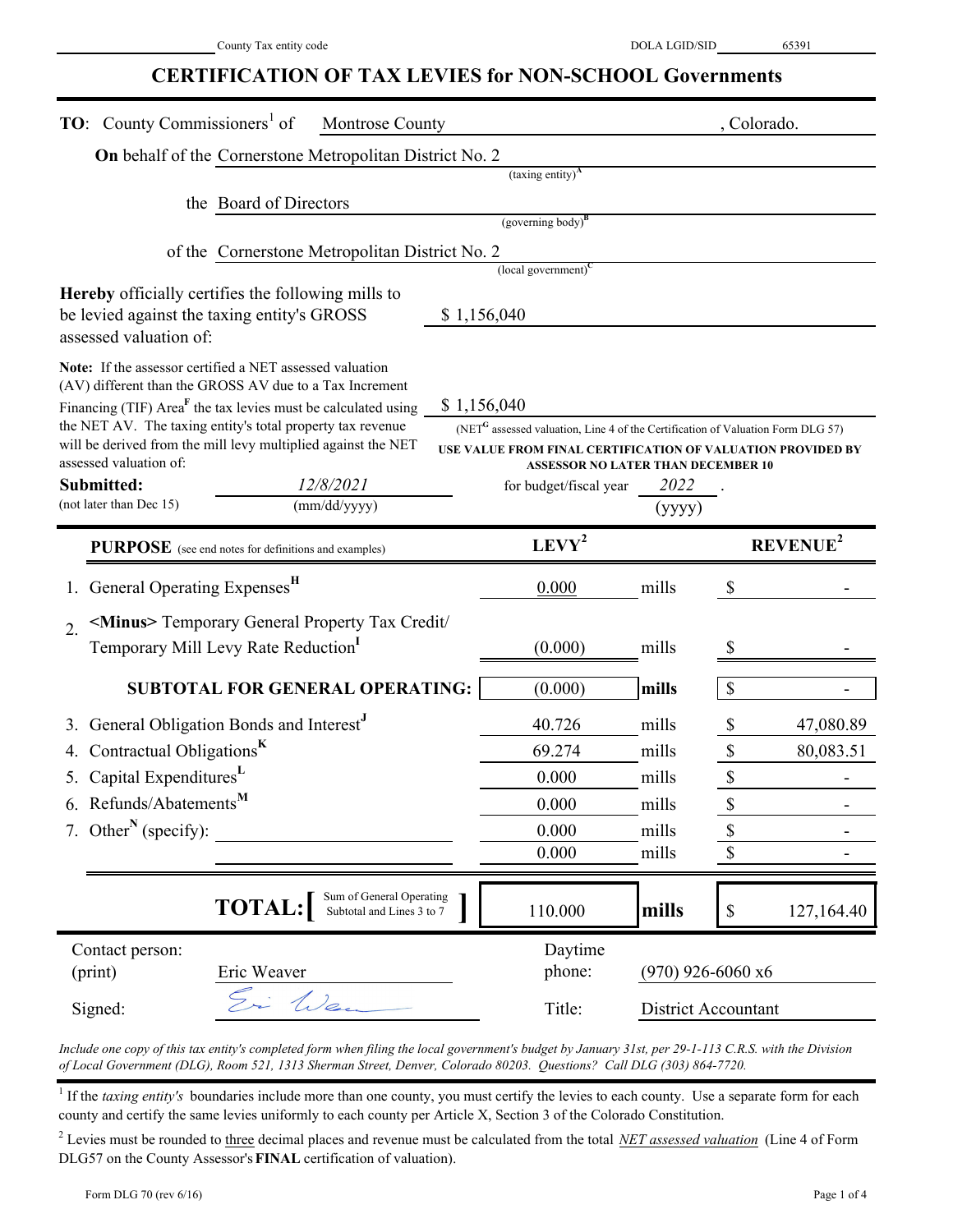### **CERTIFICATION OF TAX LEVIES, continued**

**THIS SECTION APPLIES TO TITLE 32, ARTICLE 1 SPECIAL DISTRICTS THAT LEVY TAXES FOR PAYMENT OF GENERAL OBLIGATION DEBT (32-1-603 C.R.S.)**. Taxing entities that are Special Districts or Subdistricts of Special Districts must certify separate mill levies and revenue to the Board of County Commissioners, one each for the funding requirements of each debt (32-1-603, C.R.S.) Use additional pages as necessary. The Special District's or Subdistrict's total levies for general obligation bonds and total levies for contractual obligations should be recorded on Page 1, Lines 3 and 4 respectively.

### **CERTIFY A SEPARATE MILL LEVY FOR EACH BOND OR CONTRACT:**

# **BONDSJ :**

| 1. | Purpose of Issue:                                              | Refund a portion of the Cornerstone Metropolitan District No. 1 2006 Bonds                                                                              |
|----|----------------------------------------------------------------|---------------------------------------------------------------------------------------------------------------------------------------------------------|
|    | Series:                                                        | 2010A                                                                                                                                                   |
|    | Date of Issue:                                                 | December 15, 2010                                                                                                                                       |
|    | Coupon rate:                                                   | 8.00%                                                                                                                                                   |
|    | <b>Maturity Date:</b>                                          | December 1, 2040                                                                                                                                        |
|    | Levy:                                                          | 40.726                                                                                                                                                  |
|    | Revenue:                                                       | \$47,080.89                                                                                                                                             |
| 2. | Purpose of Issue:<br>Series:<br>Date of Issue:<br>Coupon rate: | Refund a portion of the Cornerstone Metropolitan District No. 1 2006 Bonds<br>2010B<br>12/15/2010 (Converted to Developer Bonds 11/24/2014)<br>$6.00\%$ |
|    | <b>Maturity Date:</b>                                          | December 1, 2046                                                                                                                                        |
|    | Levy:                                                          | 0.000                                                                                                                                                   |
|    | Revenue:                                                       | \$0.00                                                                                                                                                  |
|    | CONTRACTS <sup>K</sup> :                                       | To provide for the implementation of principals and objectives in the Service                                                                           |

n troot: Plan regarding financing, construction, operation and maintenance of facilities, and administration of the District's affairs

| Purpose of Contract.  | and administration of the Districts arians             |
|-----------------------|--------------------------------------------------------|
| Title:                | District Facilities Construction and Service Agreement |
| Date:                 | December 16, 2004                                      |
| Principal Amount:     | N/A                                                    |
| <b>Maturity Date:</b> | None Stated                                            |
| Levy:                 | 69.274                                                 |
| Revenue:              | \$80,083.51                                            |

### 4. Purpose of Contract:

| Title:            |  |  |
|-------------------|--|--|
| Date:             |  |  |
| Principal Amount: |  |  |
| Maturity Date:    |  |  |
|                   |  |  |
| Levy:<br>Revenue: |  |  |
|                   |  |  |

Use multiple copies of this page as necessary to separately report all bond and contractual obligations per 32-1-1603, C.R.S.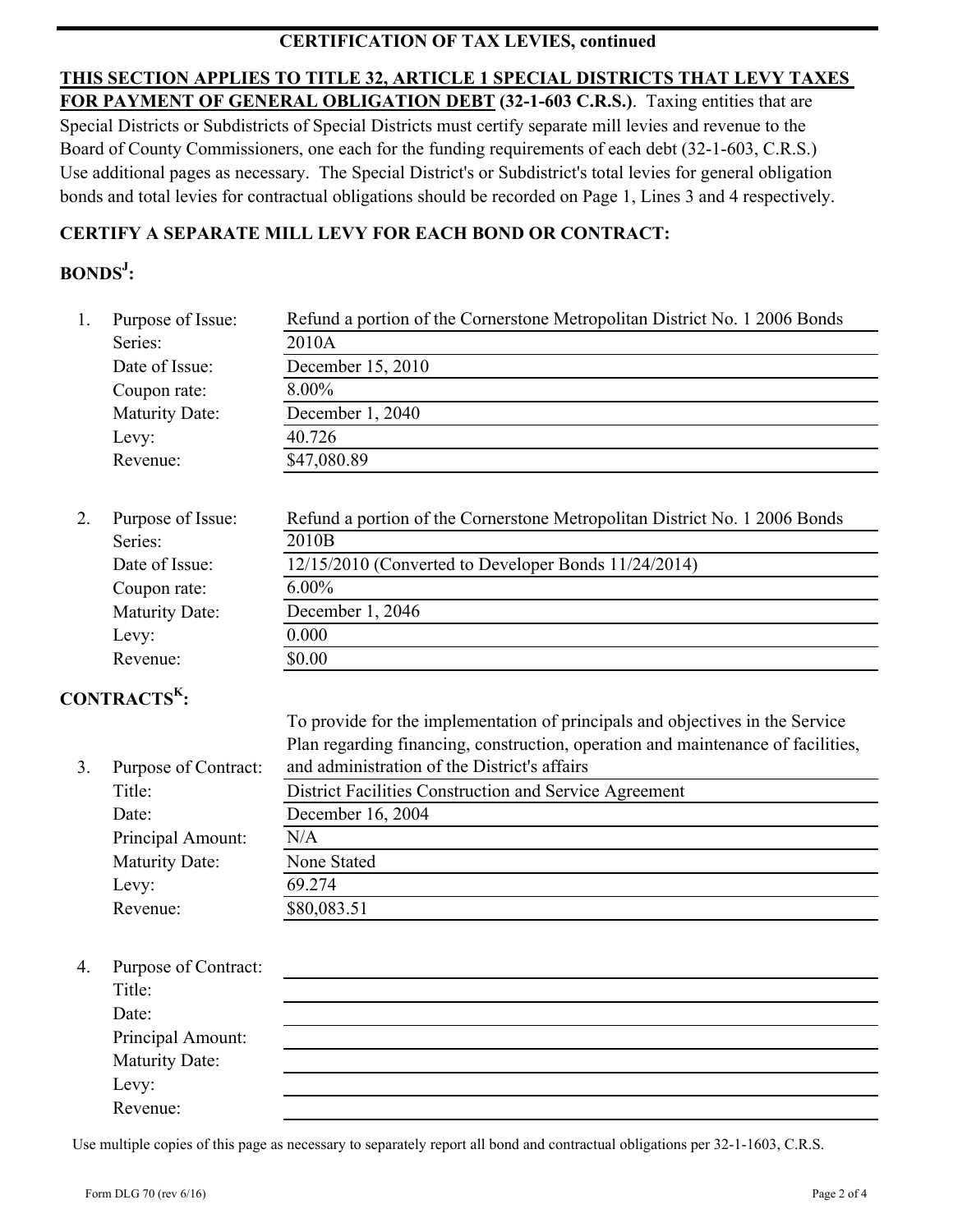### **CERTIFICATION OF TAX LEVIES for NON-SCHOOL Governments**

| <b>TO:</b> County Commissioners <sup>1</sup> of<br><b>Ouray County</b>                                                                                                                                                                                                                                                                                                                                                          |  |                                                                                                                                                                                                                                                  |                            |                                                                       | , Colorado.          |
|---------------------------------------------------------------------------------------------------------------------------------------------------------------------------------------------------------------------------------------------------------------------------------------------------------------------------------------------------------------------------------------------------------------------------------|--|--------------------------------------------------------------------------------------------------------------------------------------------------------------------------------------------------------------------------------------------------|----------------------------|-----------------------------------------------------------------------|----------------------|
| On behalf of the Cornerstone Metropolitan District No. 2                                                                                                                                                                                                                                                                                                                                                                        |  |                                                                                                                                                                                                                                                  |                            |                                                                       |                      |
|                                                                                                                                                                                                                                                                                                                                                                                                                                 |  | (taxing entity) <sup>A</sup>                                                                                                                                                                                                                     |                            |                                                                       |                      |
| the Board of Directors                                                                                                                                                                                                                                                                                                                                                                                                          |  |                                                                                                                                                                                                                                                  |                            |                                                                       |                      |
|                                                                                                                                                                                                                                                                                                                                                                                                                                 |  | $(governing body)^B$                                                                                                                                                                                                                             |                            |                                                                       |                      |
| of the Cornerstone Metropolitan District No. 2                                                                                                                                                                                                                                                                                                                                                                                  |  | $\left($ local government $\right)^C$                                                                                                                                                                                                            |                            |                                                                       |                      |
| Hereby officially certifies the following mills to<br>be levied against the taxing entity's GROSS<br>assessed valuation of:                                                                                                                                                                                                                                                                                                     |  | \$4,214,820                                                                                                                                                                                                                                      |                            |                                                                       |                      |
| Note: If the assessor certified a NET assessed valuation<br>(AV) different than the GROSS AV due to a Tax Increment<br>Financing (TIF) Area <sup>F</sup> the tax levies must be calculated using<br>the NET AV. The taxing entity's total property tax revenue<br>will be derived from the mill levy multiplied against the NET<br>assessed valuation of:<br>Submitted:<br>12/7/2021<br>(not later than Dec 15)<br>(mm/dd/yyyy) |  | \$4,214,820<br>(NET <sup>G</sup> assessed valuation, Line 4 of the Certification of Valuation Form DLG 57)<br>USE VALUE FROM FINAL CERTIFICATION OF VALUATION PROVIDED BY<br><b>ASSESSOR NO LATER THAN DECEMBER 10</b><br>for budget/fiscal year | 2022<br>(yyyy)             |                                                                       |                      |
| <b>PURPOSE</b> (see end notes for definitions and examples)                                                                                                                                                                                                                                                                                                                                                                     |  | $LEVY^2$                                                                                                                                                                                                                                         |                            |                                                                       | REVENUE <sup>2</sup> |
| General Operating Expenses <sup>H</sup>                                                                                                                                                                                                                                                                                                                                                                                         |  | 0.000                                                                                                                                                                                                                                            | mills                      | $\boldsymbol{\mathsf{S}}$                                             |                      |
| <minus> Temporary General Property Tax Credit/<br/><math>\mathcal{D}_{\alpha}</math></minus>                                                                                                                                                                                                                                                                                                                                    |  |                                                                                                                                                                                                                                                  |                            |                                                                       |                      |
| Temporary Mill Levy Rate Reduction <sup>1</sup>                                                                                                                                                                                                                                                                                                                                                                                 |  | (0.000)                                                                                                                                                                                                                                          | mills                      | \$                                                                    |                      |
| SUBTOTAL FOR GENERAL OPERATING:                                                                                                                                                                                                                                                                                                                                                                                                 |  | (0.000)                                                                                                                                                                                                                                          | mills                      | $\mathcal{S}$                                                         |                      |
| 3. General Obligation Bonds and Interest <sup>J</sup>                                                                                                                                                                                                                                                                                                                                                                           |  | 40.726                                                                                                                                                                                                                                           | mills                      | \$                                                                    | 171,652.76           |
| Contractual Obligations <sup>K</sup>                                                                                                                                                                                                                                                                                                                                                                                            |  | 69.274                                                                                                                                                                                                                                           | mills                      | $\mathbb{S}% _{t}\left( t\right) \equiv\mathbb{S}_{t}\left( t\right)$ | 291,977.44           |
| 5. Capital Expenditures <sup>L</sup>                                                                                                                                                                                                                                                                                                                                                                                            |  | 0.000                                                                                                                                                                                                                                            | mills                      | \$                                                                    |                      |
| 6. Refunds/Abatements <sup>M</sup>                                                                                                                                                                                                                                                                                                                                                                                              |  | 0.000                                                                                                                                                                                                                                            | mills                      | \$                                                                    |                      |
| 7. Other <sup>N</sup> (specify):                                                                                                                                                                                                                                                                                                                                                                                                |  | 0.000                                                                                                                                                                                                                                            | mills                      | \$                                                                    |                      |
|                                                                                                                                                                                                                                                                                                                                                                                                                                 |  | 0.000                                                                                                                                                                                                                                            | mills                      | \$                                                                    |                      |
| Sum of General Operating<br><b>TOTAL:</b><br>Subtotal and Lines 3 to 7                                                                                                                                                                                                                                                                                                                                                          |  | 110.000                                                                                                                                                                                                                                          | mills                      | $\$$                                                                  | 463,630.20           |
| Contact person:<br>(print)<br>Eric Weaver                                                                                                                                                                                                                                                                                                                                                                                       |  | Daytime<br>phone:                                                                                                                                                                                                                                | $(970)$ 926-6060 x6        |                                                                       |                      |
| i Wan<br>Signed:                                                                                                                                                                                                                                                                                                                                                                                                                |  | Title:                                                                                                                                                                                                                                           | <b>District Accountant</b> |                                                                       |                      |

*Include one copy of this tax entity's completed form when filing the local government's budget by January 31st, per 29-1-113 C.R.S. with the Division of Local Government (DLG), Room 521, 1313 Sherman Street, Denver, Colorado 80203. Questions? Call DLG (303) 864-7720.*

<sup>1</sup> If the *taxing entity's* boundaries include more than one county, you must certify the levies to each county. Use a separate form for each county and certify the same levies uniformly to each county per Article X, Section 3 of the Colorado Constitution.

<sup>2</sup> Levies must be rounded to three decimal places and revenue must be calculated from the total *NET assessed valuation* (Line 4 of Form DLG57 on the County Assessor's **FINAL** certification of valuation).